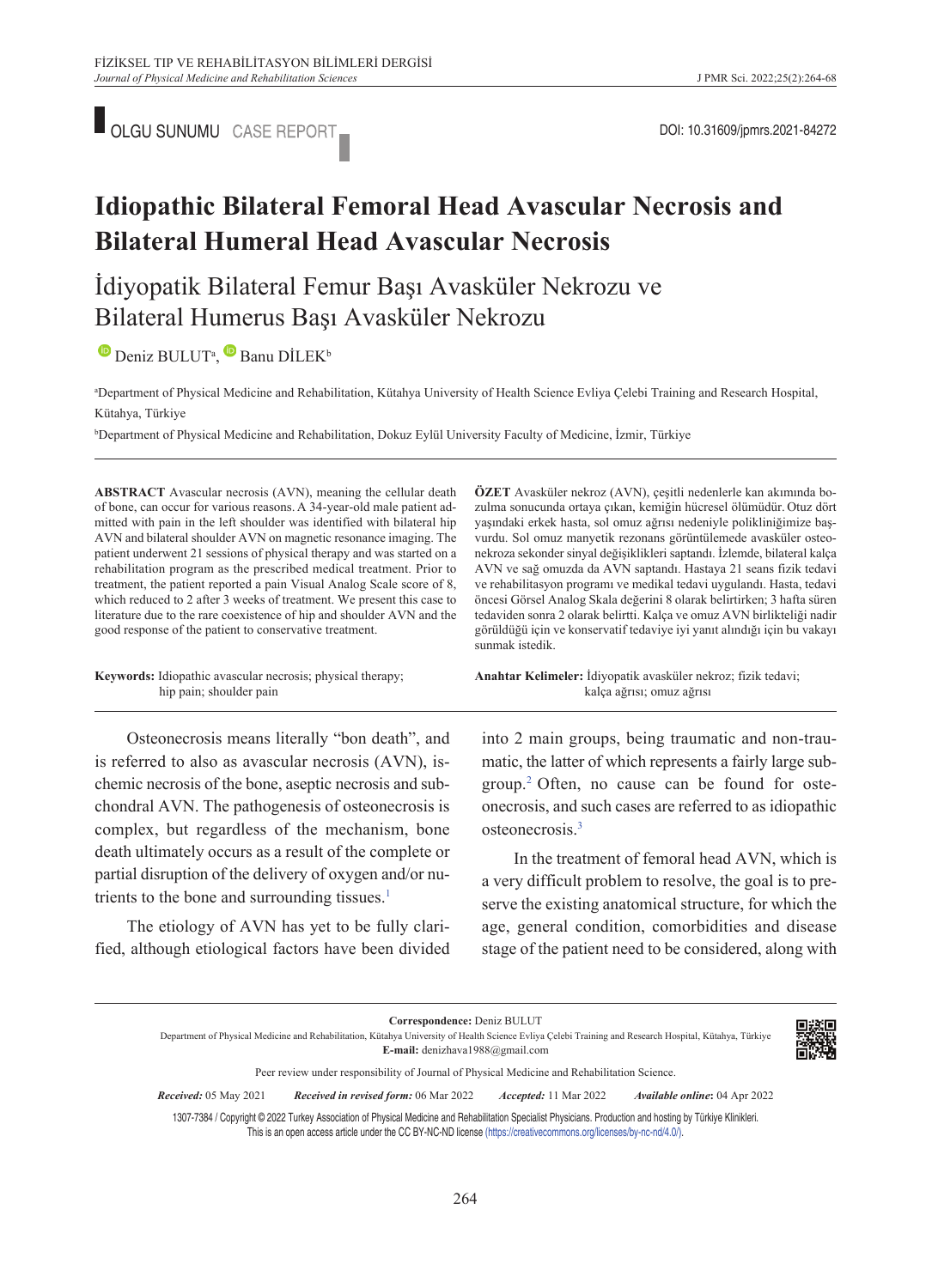other important parameters such as the size and location of the affected segment.<sup>2</sup>

Although there was no clear etiology in the presented case, AVN was detected in more than one joint. One of the basic factors that should be kept in mind in cases of femoral head AVN is that the disease is frequently bilateral, being noted in around 50% of cases[.2](#page-4-0) In the presented case, a humeral AVN was detected in addition to bilateral hip AVN, and despite the multiple joint involvement, a reduction in pain was achieved without the need for surgical treatment.

# CASE REPORT

A 34-year-old male patient with no known disease was admitted to our outpatient clinic due to pain in the left shoulder. The patient had been working in ceramics for 1.5 years, before which worked as a security guard. The complained of shoulder pain at rest and at night that increased with movement. There was no fever, no weight loss and no night sweats.

A physical examination revealed a shoulder joint range of flexion of 160/180 degrees, a range of abduction of 150/170 degrees on the left and no other range of motion limitation of the shoulder joint. Shoulder impingement tests were positive and there were no signs of arthritis. The neurological exam was normal, and no apparent pathology was detected on a shoulder X-ray. After a diagnosis of shoulder impingement syndrome of the left shoulder was made, The magnetic resonance imaging (MRI) of the patient's shoulder revealed hypointense signal changes on T1-weighted images, and hypointense and hyperintense signal changes on T2-weighted images, compatible with AVN of the humeral head [\(Figure 1\)](#page-1-0).

<span id="page-1-0"></span>As a result, the patient was diagnosed with humeral head AVN with morning stiffness. There was no history or physical examination finding suggesting of active arthritis, no history of drug use and no history of trauma. There was no indication of excessive alcohol or steroid use, no transplantation history, no radiation exposure, no inflammatory bowel disease such as Crohn's disease and no ulcerative colitis. Routine blood tests revealed normal blood lipids, uric acid, serum amylase and parathormone. The patient was consulted with hematology and rheumatology to investigate possible etiological causes, and rheumatoid factor, ANA, ENA panel, anticardiolipin, antiphospholipid, anti-beta-2 glycoprotein, lupus anticoagulant, homocysteine, peripheral smear, immunoglobulin values, computed tomography of the thorax and abdomen for malignancy screening, DXA were requested, the results of which were normal. The patient was consulted with orthopedics. No surgical intervention was considered. He was placed on medical treatment (nonsteroidal antiinflammatory medication) and was given a home exercise program (light stretching and joint range of motion exercises). The load on the joint was reduced. About 1 month later, the patient was admitted to our outpatient clinic with a pain in the hip spreading to the bilateral thighs. A physical examination revealed no sign of active arthritis, while the FABERE and FADIR tests were positive. A neurological examina-



**FIGURE 1:** T1 (right) and STIR sequence (left) images of the left shoulder coronal section T1-weighted series, hypo-, T2-weighted series and hypo-and hyperintense signal changes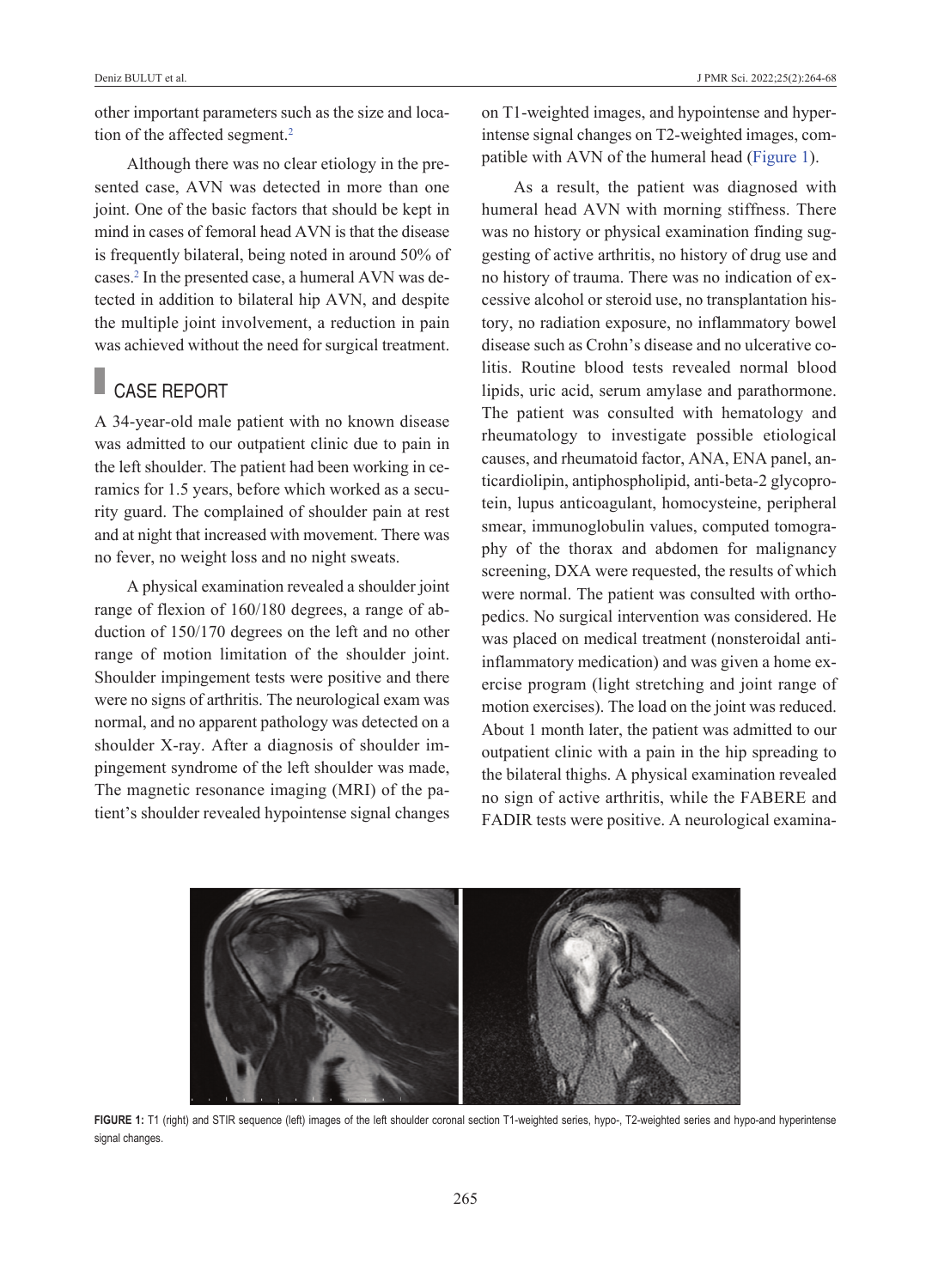tion revealed no pathology; there was no difference in foot length; and no antalgic gait was detected. An MRI of the hip was requested considering the association between AVN of the hip and shoulder, and revealed changes in signal secondary to Stage-III avascular osteonecrosis in the bilateral hip joint [\(Fig](#page-2-0)[ure 2\)](#page-2-0).

The patient was again consulted with orthopedics, but no surgery was considered. The patient underwent 21 sessions of physical therapy and was started on a rehabilitation program as the prescribed medical treatment [Physical therapy and a rehabilitation program: 15 minute hot package, 3-8 minute ultrasound  $(1 \text{ watt/cm}^2)$ , 20 minute 70 Hz conventional transcutaneous electrical nerve stimulation; medical treatment: nonsteroidal anti-inflammatory drug]. Joint range of motion and light stretching exercises were recommended. The load on the joint was reduced through the use of a cane. Prior to treatment, the patient reported a pain Visual Analog Scale (VAS 0-10 cm) score of 8 for the left shoulder and hip, which reduced to 2 after 3 weeks physical therapy program and medical treatment.

<span id="page-2-0"></span>The patient had pain in the right shoulder that began during hospitalization and that gradually increased. An MRI of the right shoulder was performed revealing a lesion that appeared to be hypointense on T1-weighted imaging, and hyperintense on T2 weighted images, consistent with broad-based edema with a surrounding sclerotic area [\(Figure 3\)](#page-2-1). The patient underwent 9 sessions of the same physical therapy and an exercise program, and medical treatment for the right shoulder. The VAS value declined from 6 to 3. The patient's written and verbal consent was obtained for the presentation of his case in a case report.



**FIGURE 2:** Bilateral hip coronal section T1 image (right), and bilateral hip axial section T2 image (left) showed changes in signal secondary to Stage-III avascular osteonecrosis.

<span id="page-2-1"></span>

**FIGURE 3:** Images of the T1 (right) and STIR sequence (left) in the right shoulder coronal section. A lesion was detected that appeared to be hypointense on T1-weighted imaging, and hyperintense on T2-weighted images, consistent with broad-based edema with a surrounding sclerotic area (big arrow).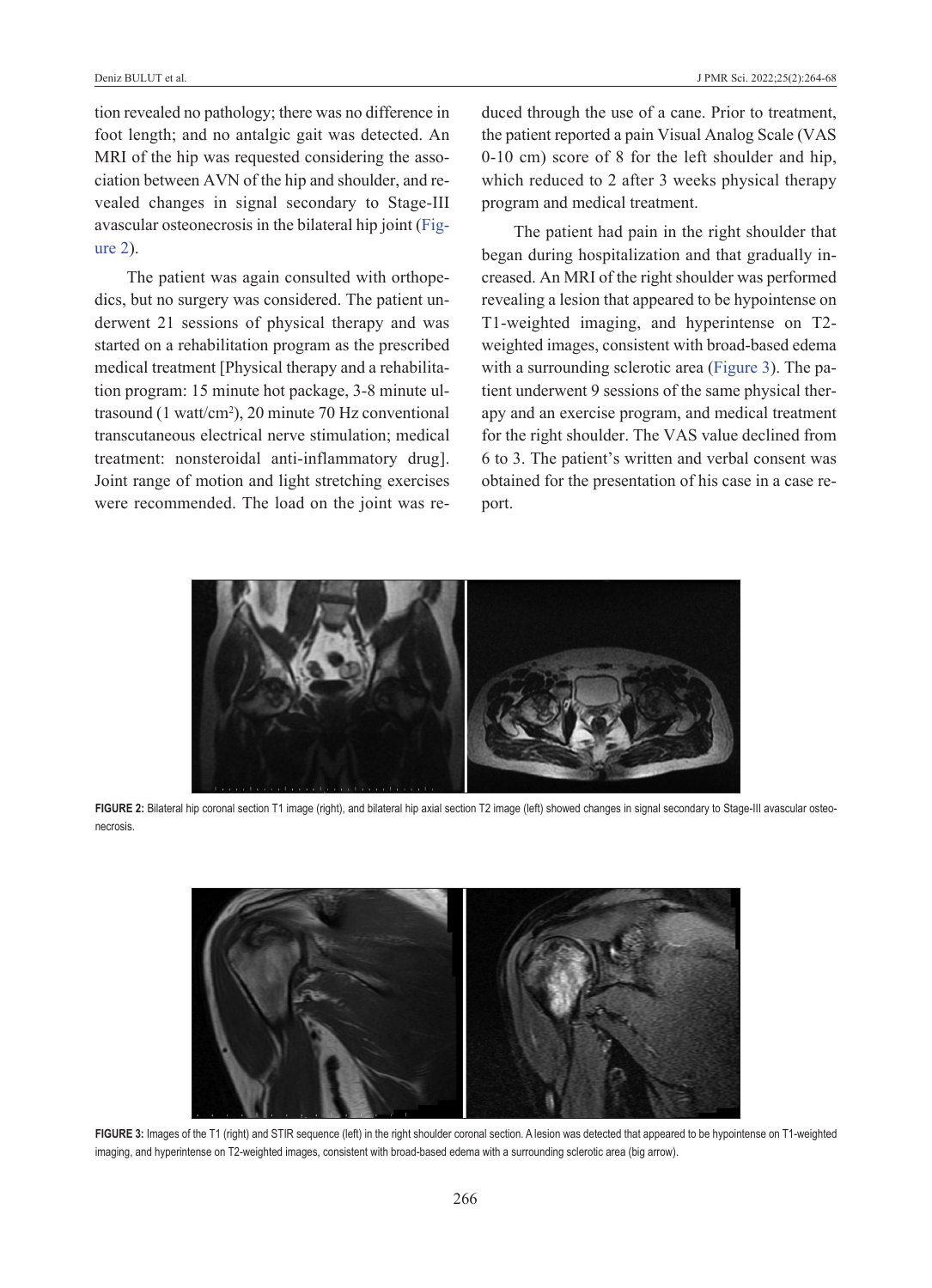#### **DISCUSSION**

Multifocal osteonecrosis is defined as the presence of osteonecrosis at 3 or more osseous sites. It is an infrequent entity, accounting for fewer than 3% of cases involving osteonecrosis patients[.4](#page-4-0)

Cases of femoral head AVN can be divided into 2 main groups based on the etiology (traumatic and non-traumatic). The non-traumatic group includes cases of systemic steroid use, excessive alcohol use, pregnancy, hyperlipidemia, Caisson's disease, organ transplantation, radiation exposure, hematological diseases, gout, hyperparathyroidism, inflammatory bowel diseases and pancreatitis.<sup>2</sup> All such causes were investigated in our patient, but no etiological cause could be identified.

Clinically, patients most often complain of increased pain under load that can spread to the lower back, groin and thigh. Some patients may complain of night pain due to the increase in intraosseous pressure as a result of venous stasis.<sup>5</sup> In patients with involvement in both hips, the asymptomatic period for the second hip is  $4.6 - 5.5$  $4.6 - 5.5$  $4.6 - 5.5$  years.<sup>6</sup> Our patient had an additional complaint of pain that increased with load, occurring also occasionally at night, and pain in both hips that began at the same time.

In the early diagnostic stages, an abnormal finding may not be detected on a direct graph. The most advantageous diagnostic approach in such cases are MRI and bone scintigraphy.<sup>7</sup> In our patient, no obvious pathology was identified in the direct graph at the outset, but with the continuation of pain, the diagnosis was supported by MRI and clinical findings.

A physical therapy and rehabilitation program can provide relief and alleviate some symptoms, but will not necessarily prevent progression in the progressive hip AVN. Similarly, limiting the weight carried through the use of assistive devices such as crutches or canes can be useful in controlling the symptoms of pain, weakness and walking. Nonsteroidal anti-inflammatory drugs and acetaminophen can provide temporary pain relief in symptomatic patients[.8](#page-4-0) Loading was reduced through the use of auxiliary devices in the present case, and a significant reduction in pain was achieved through a physical therapy and rehabilitation program, and the use of non-steroidal antiinflammatory drugs.

In a previous case report, idiopathic widespread femoral osteonecrosis was reported to be an uncommon cause of knee pain.<sup>9</sup>

In a further study involving a case of idiopathic osteonecrosis of the knee in a 31-year-old female patient, it was stated that good clinical results could be achieved with conservative treatment in cases of early-stage spontaneous osteonecrosis. Similar to this case, no etiological factor was identified in the present study, and full recovery was achieved with conservative treatment.<sup>10</sup>

In the present case, no etiological factor could be identified, while bilateral humerus involvement in addition to bilateral hip involvement were identified, similar to that reported in a study in which bilateral idiopathic hip osteonecrosis was found in a 50-yearold male patient.<sup>11</sup>

In patients with asymptomatic AVN, there is a high prevalence of progression to symptomatic disease and the collapse of the femoral head. For patients with asymptomatic disease, education is essential to ensure the reduction of risk factors and the improvement of care. Patients diagnosed with early-stage AVN should be advised to avoid placing excessive pressure on their joints, to follow a healthy diet and to maintain an appropriate weight if they are to reduce the progression of osteonecrosis.<sup>8</sup> We informed our patient about his disease, investigated the underlying etiological factors and continued the monitoring of progression.

In the present case, AVN was detected in more than one joint, and a good response was obtained to conservative treatment. Since no etiological factors could be detected, we identified it as idiopathic, although the patient's occupation and mechanical factors may have played a facilitating role.

When AVN is detected in the hip or shoulder, it should be kept in mind that there may be AVN in the joint if pain is reported in other joints.